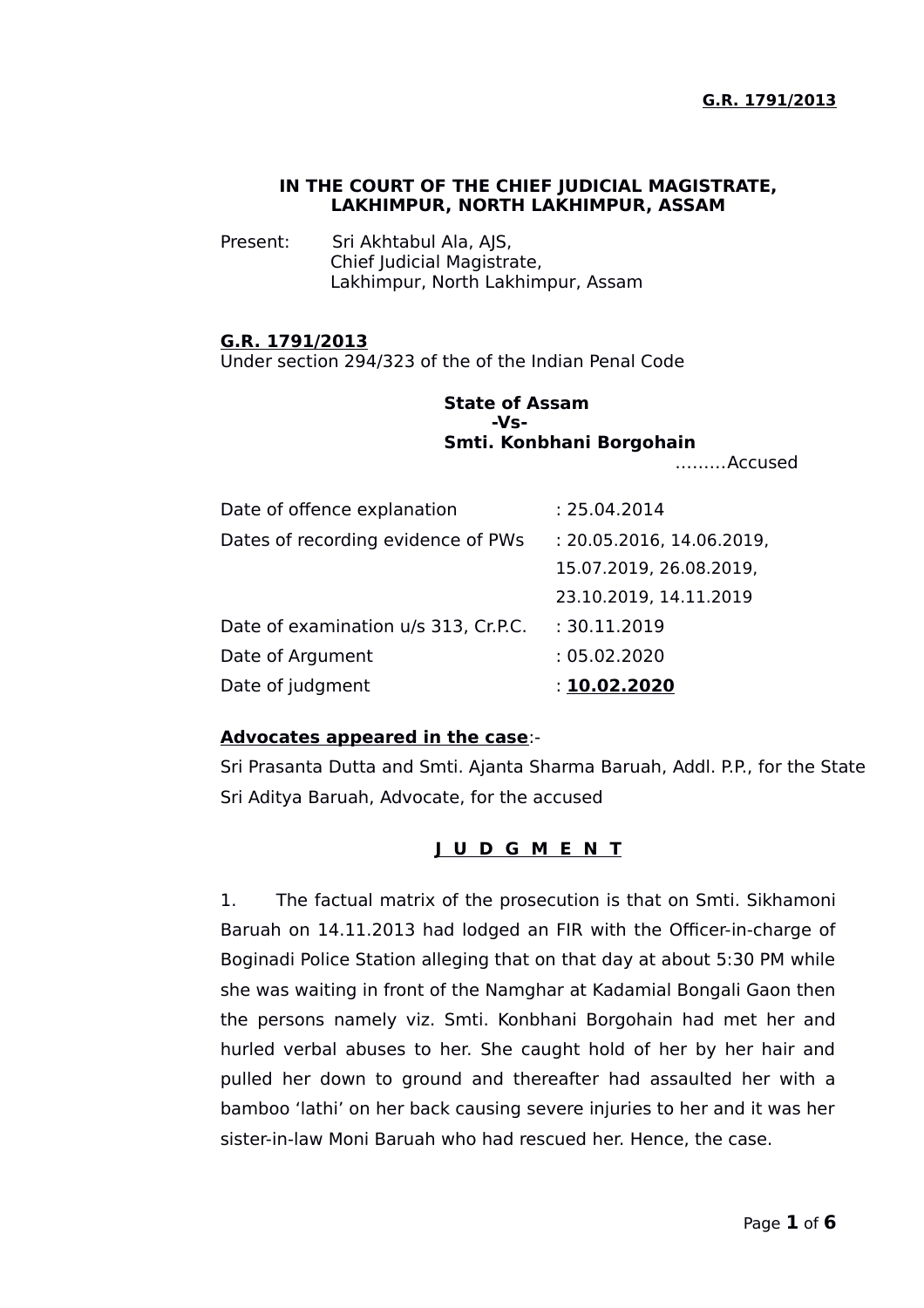2. On receipt of the ejahar, the Officer-in-charge of Boginadi Police Station registered a case vide Boginadi P.S. Case No. 134/2013, under section 294/325/34 of the Indian Penal Code and got the investigation into the case commenced. The investigating officer, after completing the investigation, submitted charge-sheet under section 294/323 of the Indian Penal Code against accused Smti. Konbhani Borgohain to stand trial in the Court.

3. On receipt of the charge-sheet, cognizance of the offence under section 294/323 of the Indian Penal Code was taken as per section 190(1)(b) of the Code of Criminal Procedure. The accused entered her appearance before the Court after receiving the summons. Copies were furnished to the accused as per provision contained in section 207 of the Code of Criminal Procedure. The particular of offence under section 294/323 of the Indian Penal Code when being read over and explained to the accused person she pleaded not guilty and claimed to be tried.

#### **Points for determination**

4. The points which are required to be determined for a just decision of this case are as follows:

(a) Whether accused at about 5:30 PM on 14.11.2013 at Kodomial Bangali Gaon in front of the Namghar there had verbally abused the informant Smti. Sikhamoni Baruah with vulgar language in public to cause annoyance to her ?

(b) Whether accused at about 5:30 PM on 14.11.2013 at Kodomial Bangali Gaon in front of the Namghar there had voluntarily caused hurt to the informant ?

5. During the trial the Prosecution side could examine 6 (six) witnesses viz. Smti. Sikhamoni Baruah (PW-1), Sri Biliyan Kandulana (PW-2), Smti. Moni Baruah (PW-3), Dr. Jagadish Goswami (PW-4), Smti. Rimpi Konch Dutta (PW-5) and ASI Bolindra Baruah (PW-6). The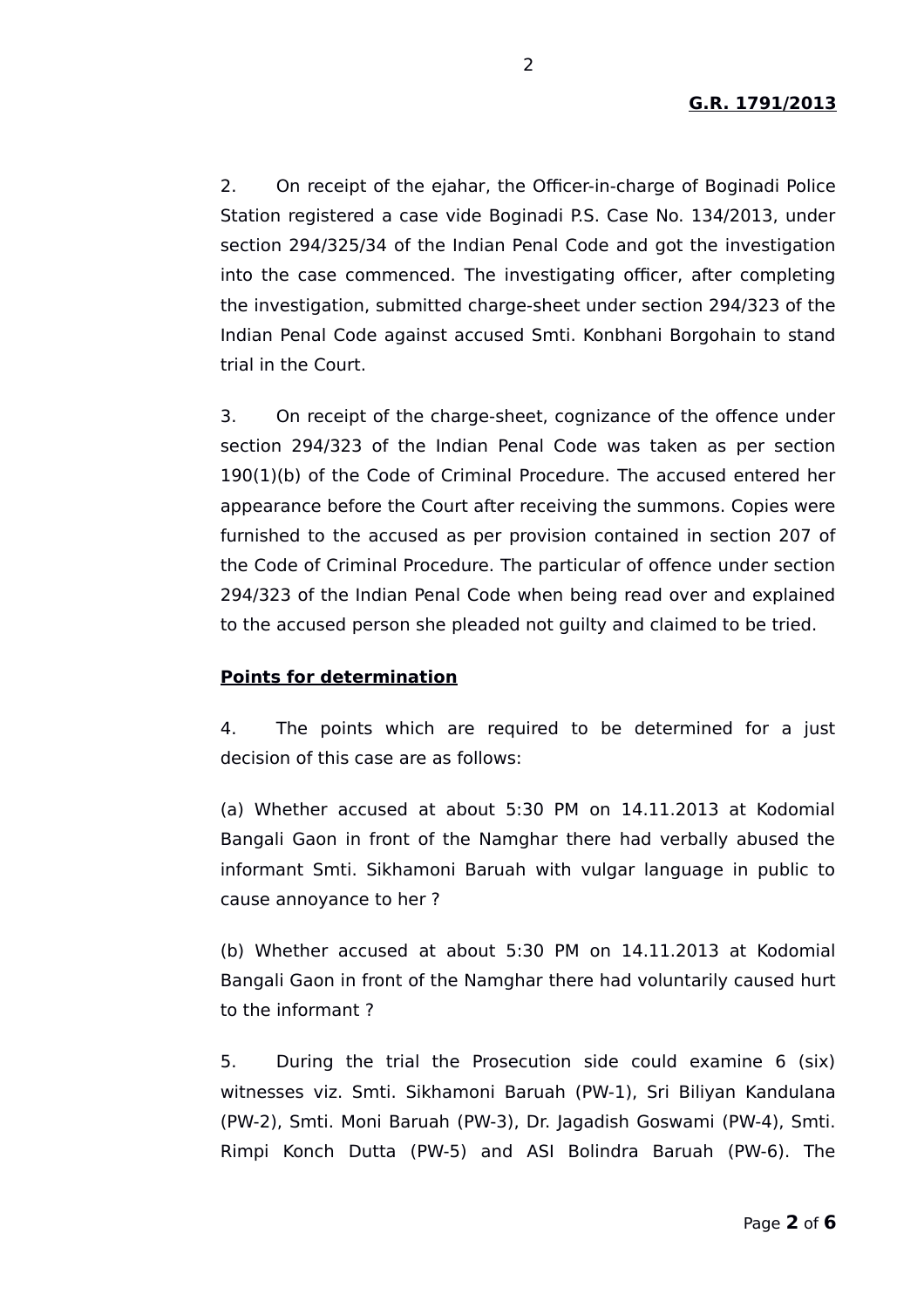prosecution had exhibited the ejahar as Ext-1, Ext-1(1) as signature of informant-victim (PW-1) therein, Ext-2 the injury certificate and Ext-2(1) is the signature of the M/O (PW-4) therein, Ext-3 as the sketch map of the place of occurrence and Ext-4 as charge-sheet and Ext-3(1) and Ext-4(1) are the signatures of the I/O (PW-6) therein respectively. The defence has cross-examined prosecution witnesses and thereafter all the incriminating materials surfaced in the evidence of the prosecution witnesses against accused was put to her explanation under section 313 of the Code of Criminal Procedure. The defence plea was in completed denial.

6. I have heard the vociferous final argument of both sides and thereupon come to the following finding:

# **DISCUSSION, DECISION AND REASONS THEREOF:**

7. For the sake of convenience both the points for determination are taken up together for discussion.

8. Now taking up the evidence of the PW-1 Smti. Sikhamoni Baruah i.e. the informant and victim of this case first it can be seen that she testified that the accused who is her husband's relative one day in the evening about two years back had pulled her down to the ground by holding her hair and had assailed her with hands and a split bamboo for which she sustained injury on her right sole and head.

9. Now it is to be seen that whether the other PWs have corroborated the evidence of PW-1 or not. It can be seen that the PW-2 Biliyan Kandulana deposed in her evidence that the incident occurred about two years back and she had witnessed the incident with her own eyes as the informant Sikhamoni had assaulted the accused with a bamboo lathi on the road nearby her house and she interfered between them and had rescued the accused.

10. PW-2 Biliyan Kandulana in her cross-examination stated that the informant is in the habit of filing cases on people for which the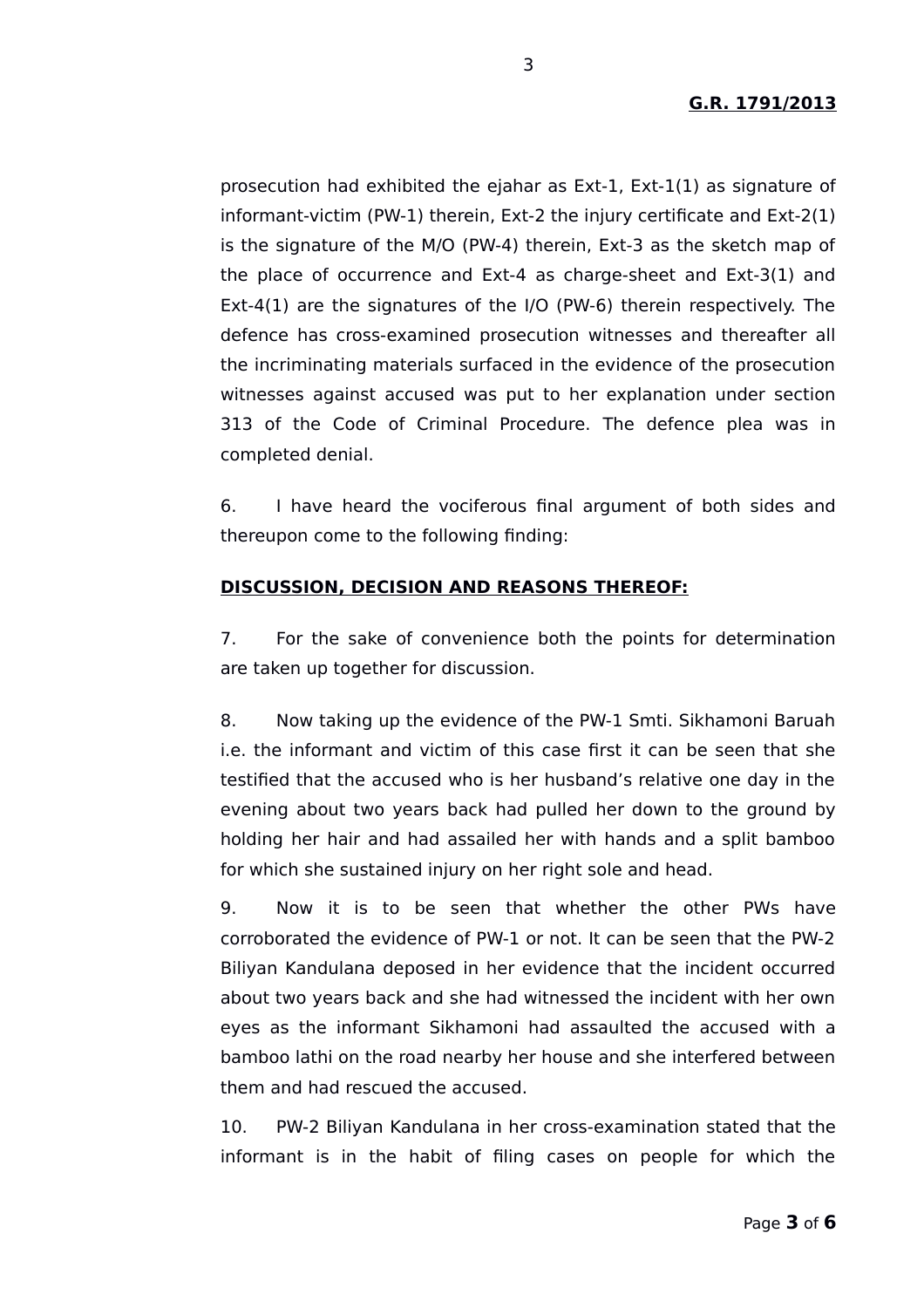inhabitants of their village fear to even go through the front of her house.

11. Now also having a look at the evidence of PW-3 Smti. Moni Baruah it can be seen that she has testified that on the date of incident in the evening while she returned from the paddy field to her house and was taking bath she could hear a hue and cry between the informant and the accused and coming out she could hear from the villagers that the informant had physically assaulted the accused.

12. So, both the PW-2 and PW-3 have totally contradicted the PW-1 and have in fact stated that it was the informant who had rather beaten the accused. The PW-2 was an eyewitness to the incident and from her evidence it also transpires that the informant was a litigation loving lady and was in the habit of filing cases against the people.

13. The PW-5 Smti. Rimpmi Kanak Dutta has stated in her evidence that she had heard something to have happened between the informant and the accused but was not aware about the incident and didn't know what had happened.

14. So none of the PWs had corroborated the PW-1 and rather have totally contradicted her.

15. It can also be seen that the PW-1 though in her ejahar i.e. Ext-1 had stated that the accused had verbally abused her with filthy language but in her evidence-in-chief didn't even utter anything about that. None of the other PWs also stated anything about the accused verbally abusing the informant with filthy language.

16. Now PW-4 Dr. Jagadish Goswami who examined the informant Sikhamoni Baruah stated that he could only detect tenderness over the back of chest in the middle part but no injury marks were found and he also could find lateral mallolus of right ankle joint but no injury mark was found.

17. Now it can be seen that the M/O couldn't detect any injury mark on the body of the informant. Now the informant i.e. PW-1 had stated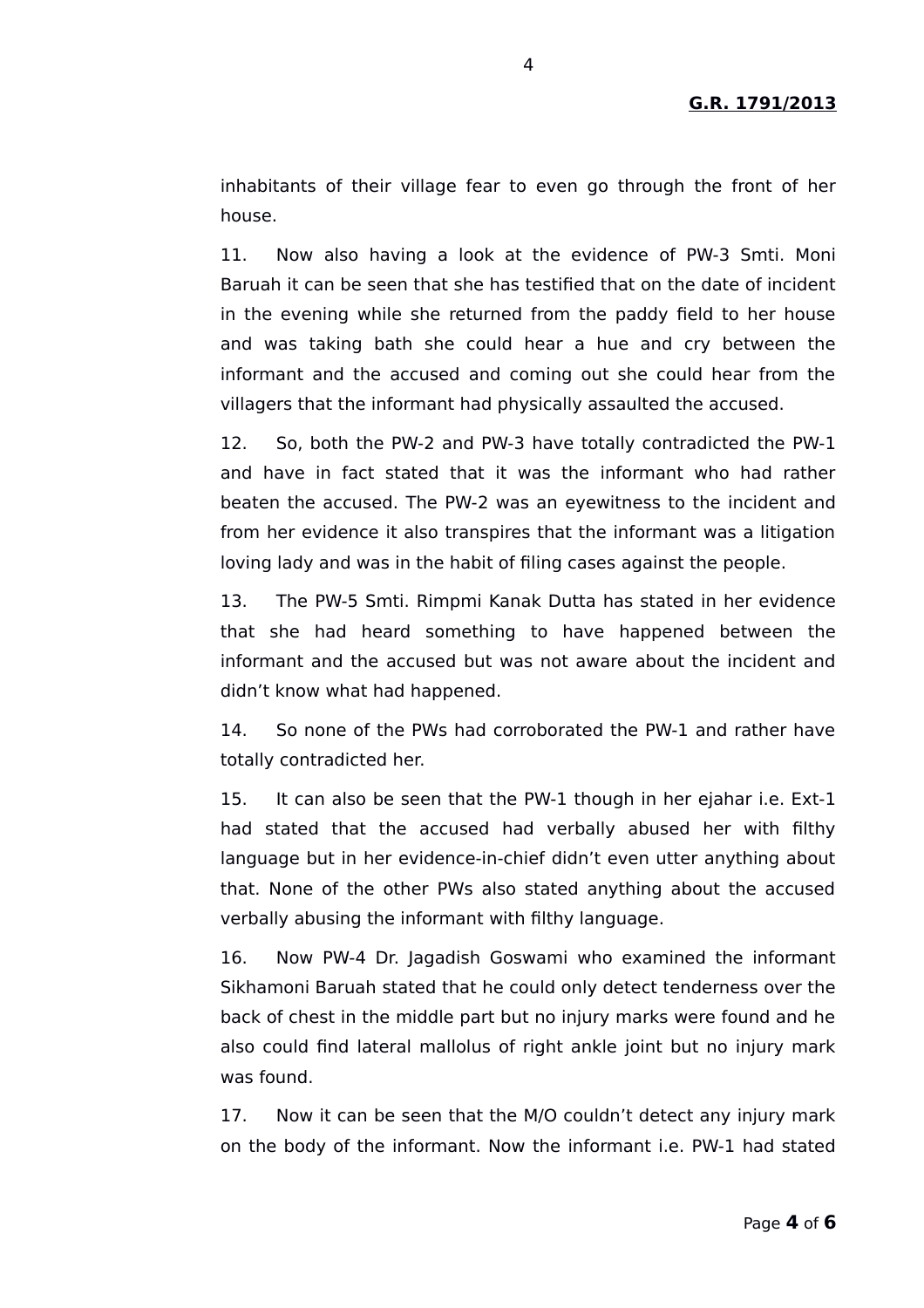that the accused had beaten her with a split bamboo. Now had it been so it was most likely that she would have got some injury mark on being beaten up with such object but no injury mark could be detected on her body. Moreover, from the ocular evidence on record it goes to show that none of the PWs have corroborated the informant i.e. PW-1 and have rather totally contradicted her. They even narrated in the evidence that it was the informant who had in fact assailed the accused.

18. So, in the given position the evidence of PW-1 is found not to be credible at all and cannot be relied upon. So, it can no way be concluded that the accused had verbally abused the informant with filthy language and had voluntarily caused hurt to her.

19. Hence, both the aforesaid points for determination are held in negative.

20. So the prosecution has failed to prove the case against the accused under section 294/323 of the Indian Penal Code and as such she is acquitted from the said offences and is set at liberty.

Bail bonds are extended to further 6 (six) months from today.

The judgment is delivered and operative part of the same is pronounced in the open court on this  $10<sup>th</sup>$  day of February, 2020.

> (**Sri Akhtabul Ala**) Chief Judicial Magistrate, Lakhimpur, North Lakhimpur

Dictated & corrected by me-

 (**Sri Akhtabul Ala**) Chief Judicial Magistrate, Lakhimpur, North Lakhimpur

Transcribed & typed by-Sri Narayan Chetri, Stenographer Contd. ………….. Appendix

5